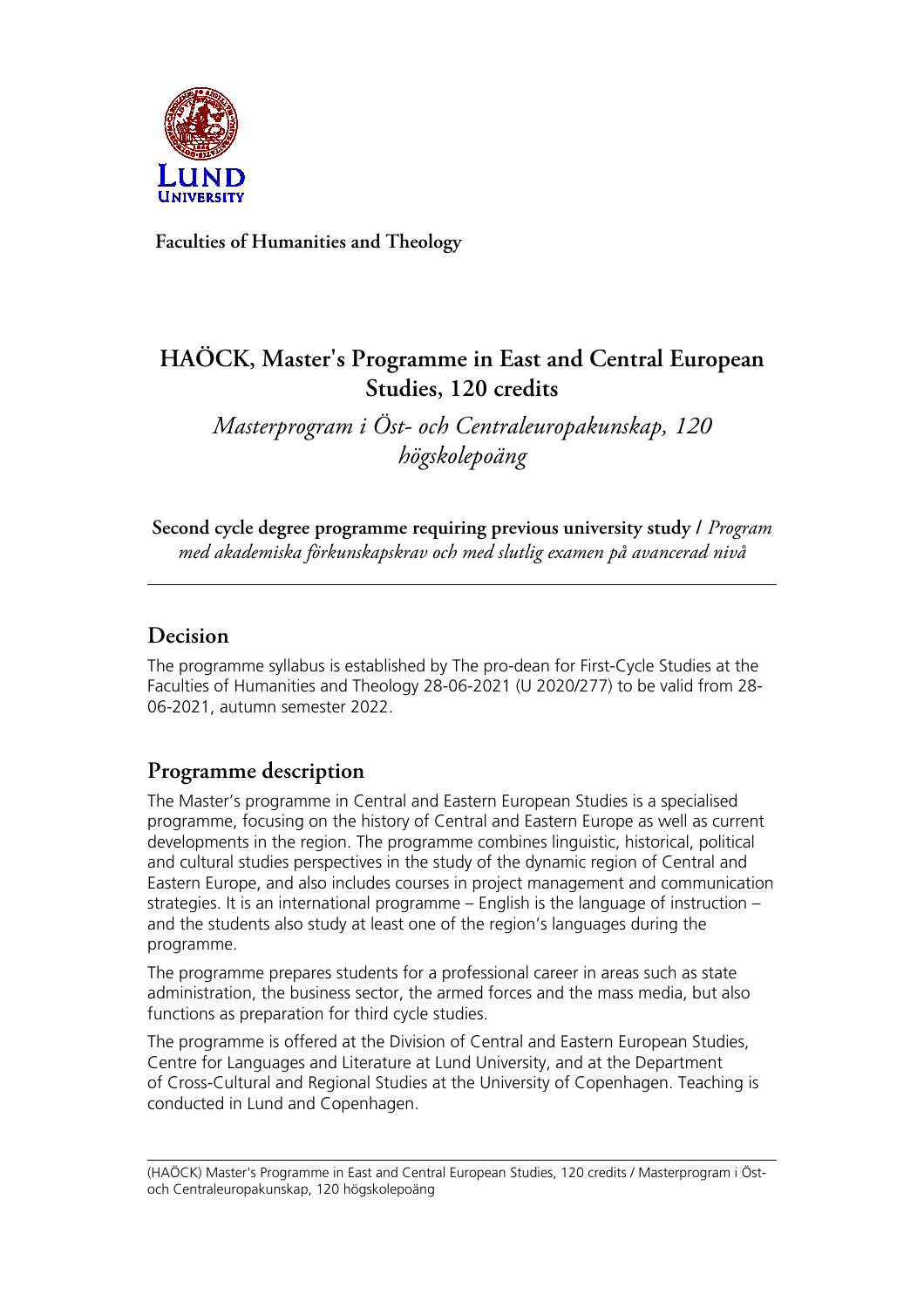## **Goals**

For a degree of Master of Arts (120 credits) students shall

## **Knowledge and understanding**

- demonstrate both a broad knowledge of the subject field and in-depth knowledge of complex cultural, political and historical problems of particular relevance for Eastern and Central Europe;
- demonstrate subject-relevant knowledge of science theory and methodology, with emphasis on aspects that are central to multidisciplinary studies;

### **Competence and skills**

- be able to independently distinguish, formulate and analyze different themes and problems of relevance in Eastern and Central Europe from different aspects, whereby the student demonstrates the ability to apply a scientific approach,
- demonstrate a good command of at least one language spoken in Eastern and Central Europe,
- demonstrate a good ability to critically review and compile sources in at least one Eastern and Central European language,
- demonstrate the ability, both in national and international contexts, to present conclusions of one's own analyses orally and in writing, and discuss the underlying arguments,
- demonstrate the ability to plan, execute qualified project assignments within given time frames, and evaluate this work in a scientific manner,
- demonstrate the ability to critically and systematically integrate knowledge and analyse, assess and deal with complex phenomena, issues and situations even with limited information,
- demonstrate the ability to identify and formulate issues critically, autonomously and creatively as well as to plan and, using appropriate methods, undertake advanced tasks within predetermined time frames and so contribute to the formation of knowledge as well as the ability to evaluate this work,
- demonstrate the ability in speech and writing both nationally and internationally to clearly report and discuss his or her conclusions and the knowledge and arguments on which they are based in dialogue with different audiences, and
- demonstrate the skills required for participation in research and development work or autonomous employment in some other qualified capacity,

### **Judgement and approach**

- be able to critically examine different types of sources from Eastern and Central Europe,
- demonstrate the ability to make assessments and carry out analyzes in the main area of East-Central European studies with regard to scientific and ethical aspects,
- demonstrate the ability to take responsibility for one's own knowledge development,

## **Course information**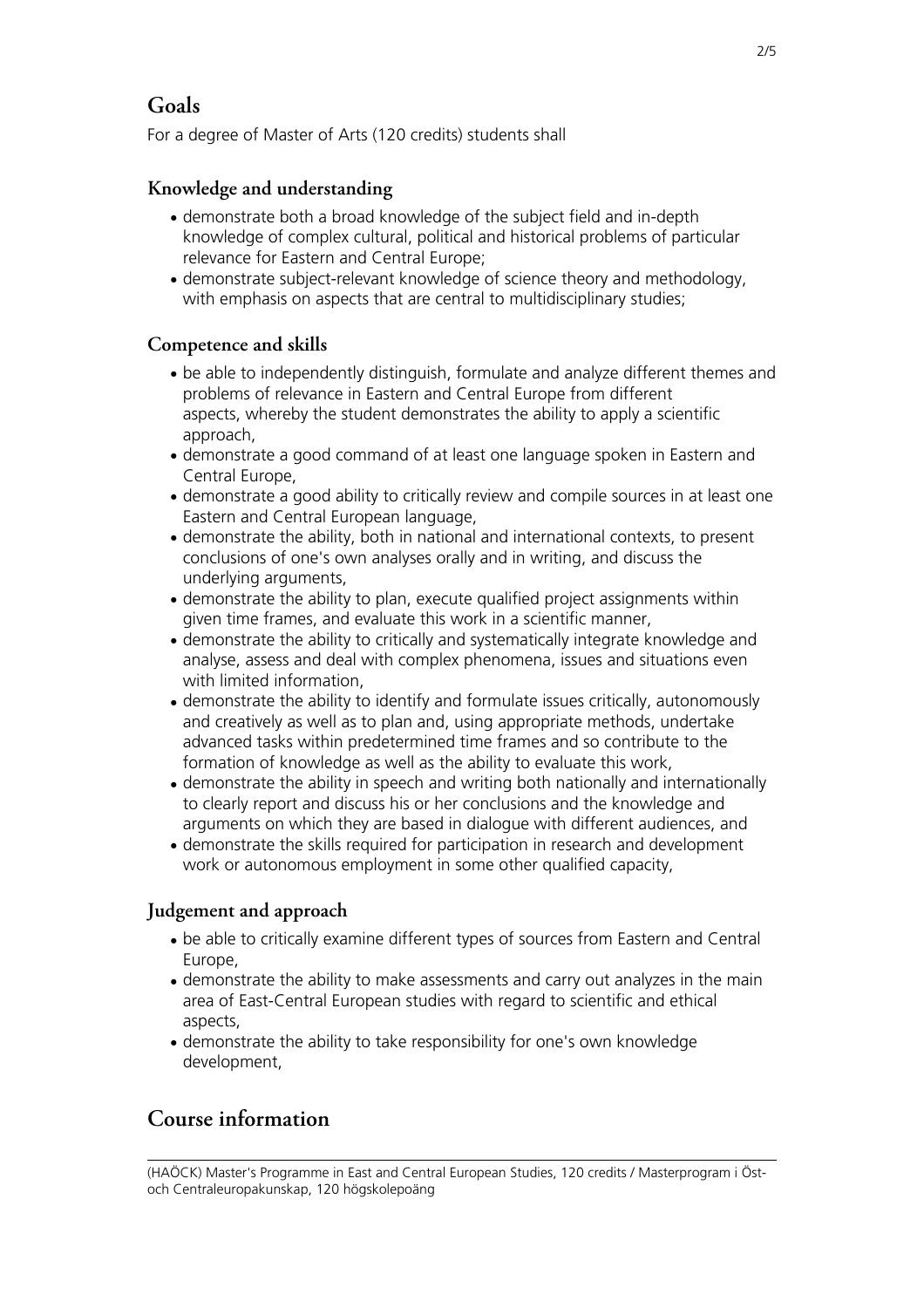The Master of Arts programme in Eastern and Central European Studies (MÖCK) is a two year full-time programme comprising 120 higher education credits. 90 credits, including the degree thesis, are within the main field of study. The remaining 30 credits are in the student's area of specialisation and consist of elective courses and/or an internship. The student may choose to study one or more courses totalling 30 credits. Selected courses must be approved by the programme coordinator. The main field of study is East and Central European Studies.

For students admitted to the programme with only 30 credits at the university level in Bosnian, Croatian, Modern Greek, Montenegrin, Polish, Romanian, Russian, Serbian or Yiddish, a compulsory 30 credits in the same language applies within the program;

For students admitted to the programme with at least 60 credits of university level or mother tongue in Albanian, Belarusian, Bosnian, Bulgarian, Croatian, Czech, Estonian, Hungarian, Latvian, Lithuanian, Macedonian, Modern Greek, Moldavian, Montenegrin, Polish, Romanian, Russian, Serbian, Slovak, Slovenian, Ukrainian or Yiddish, a compulsory 15 hp language studies is required at beginner level in one of the 9 languages offered within the programme.

Schematic Layout of the Programme:

#### **SEMESTER 1**

1. History, Culture and Society of Central, East and Southeast Europe, 15 credits, advanced level. Given in Copenhagen with some parts in Lund.

2. Compulsory language courses, 15 credits, either introductory or advanced course depending on the student's prior knowledge. Given in Lund and Copenhagen.

Lund:

• Yiddish, Modern Greek, Romanian, Russian Copenhagen:

• Bosnian, Croatian, Montenegrin, Polish, Serbian

#### **SEMESTER 2**

3. Theory and Methodology of Area Studies, 15 credits, advanced level. Given in Lund.

4. Project Management and Communication Strategies, 15 credits, advanced level. Given in Lund.

#### **SEMESTER 3**

5. Elective courses / internships 30 credits. The semester is devoted to internships, language courses or other elective courses at the advanced level which are considered relevant to the programme's profile. Students may apply for internships and / or suitable courses at both partner universities and other universities. Students admitted to the programme with only 30 credits at the university level in Russian, Polish, Yiddish, Modern Greek, Romanian, Serbian, Bosnian, Croatian or Montenegrin, are during this semester required to study 15 credits in that language.

#### **SEMESTER 4**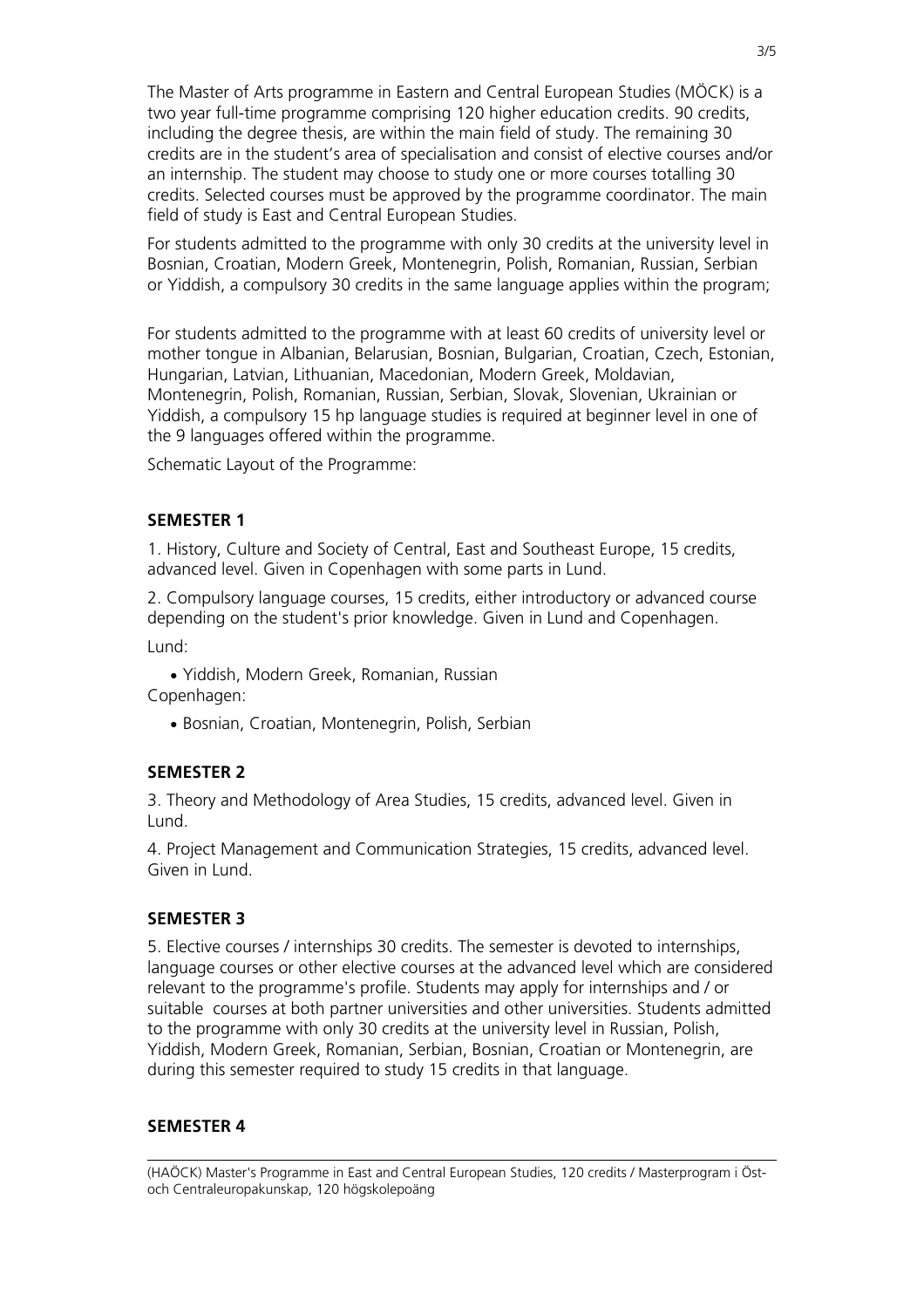6. Master's thesis, 30 higher education credits

## **Degree**

Degree titles Degree of Master of Arts (120 credits) Major: Central and Eastern European Studies *Filosofie masterexamen Huvudområde: Öst- och centraleuropakunskap*

# **Requirements and Selection method**

### **Requirements**

Admission to the program requires a Bachelor's degree or equivalent in humanities or social sciences or the equivalent. The undergraduate level degree must include an independent written work corresponding to the Bachelor's thesis.

Another requirement is demonstrated knowledge of English equivalent to English 6, as well as requirements for documented language skills:

- equivalent to at least 30 credits at university level in Bosnian, Croatian, Modern Greek, Montenegrin, Polish, Romanian, Russian, Serbian or Yiddish;

 - equivalent to antigen 60 credits at the university level or mother tongue in Albanian, Belarusian, Bosnian, Bulgarian, Croatian, Czech, Estonian, Hungarian, Latvian, Lithuanian, Macedonian, Modern Greek, Moldavian, Montenegrin, Polish, Romanian, Russian, Serbian, Slovak, Slovenian, Ukrainian or Yiddish.

Selection of qualified applicants will be made on the basis of academic qualifications (grades from courses with subject content of particular relevance to the education, especially the thesis), documents on completed language education in one of the region's languages, work certificate (if available), certificates of proficiency in English equivalent to English 6, two letters of recommendation and a letter of intent explaining why the applicant is suitable for the program and what he / she expects from it.

When selecting applicants, special attention is paid to the focus on the degree project or the student's previous selection of courses, study stays and internships in Eastern and Central Europe as well as documented experience of work in the region.

Selection method: Selection of qualified applicants will be made on the basis of academic merits (grades from courses with the content of particular relevance to the education, in particular the thesis), documents on completed language training in one of the region's languages, certificates of proficiency in English equivalent to English 6, two letters of recommendation and an introductory letter explaining why the applicant is suitable for the program and what are his/her expectations of the programme.

### **Selection method**

Seats are allocated according to: Previous college/university studies (APAV): 100 %.